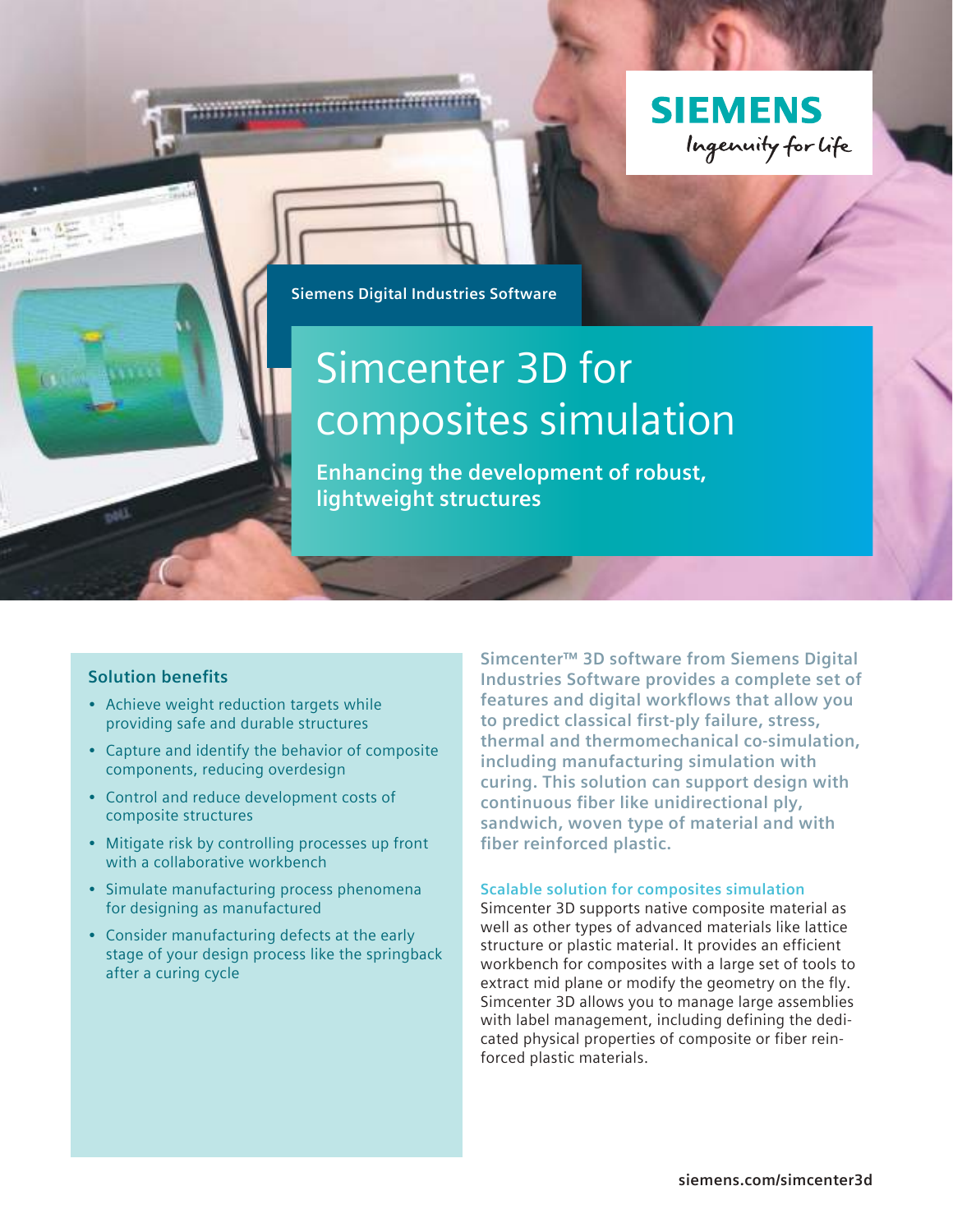#### **Powerful modeling tools**

Simcenter 3D Laminate Composites software is a modular simulation toolset for laminate composite structures (continuous fiber). Easy-to-use ply and laminate definition tools enable you to quickly create finite element (FE) models in 2D and 3D representing your design, and helps you optimize and validate composite structures using your preferred solver. There is also a complete set of features to validate your draping simulation.

The environment provides capabilities to model highly nonlinear effects like progressive damage with dedicated meshing method for cohesive element generation.

#### **Reduce laminate model creation time**

Simcenter 3D Laminate Composites allows you to reduce laminate model creation time by choosing between zone-based modeling, ply-based modeling or a mixture of both approaches. Draping data like fiber orientation and material definition can also be imported form specific composite design tools. For instance, it's possible to use the Fibersim™ portfolio, which is bi-directional, for ply exchange to communicate with composites designers. Plies can be imported directly from a Simcenter 3D .prt file, or via an HDF5 file. You can also exchange zone and laminate definitions via the zone interfaces.

#### **Improve composite modeling accuracy**

Simcenter 3D Laminate Composites draping algorithms can be used to predict the fiber orientations and shear of unidirectional and woven plies as they drape around doubly curved or undevelopable surfaces. Simcenter 3D enables you to specify a draping start point and direction, or to pick a seed curve. You can then coarsen or refine the drape mesh size and view the ply flat pattern.

Simcenter 3D for composites extends the boundaries of the classic FEA method so you can study the structural and highly nonlinear behavior of composite materials, but also complex phenomena like curing of thermosets. Composites simulation can also be performed using the multidisciplinary capabilities of Simcenter 3D like motion, thermal and durability.

#### **Efficiently create 3D layup inflation**

The Simcenter 3D Laminate Composites 3D inflation tool enables you to automatically create detailed, solid laminate models that were previously too tedious to attempt.

You can extrude normal to a 2D mesh or by filling the volume between 2D dependent meshes. You can taper core or filler plies. A dedicated sandwich panel capability allows the automatic generation of 2D or 3D facesheet plies along with a user-defined number of solid element layers for the core. Cohesive elements can be introduced between selected plies by using Simcenter Samcef® software for assessing delamination.



What-if, optimization, feedback to designer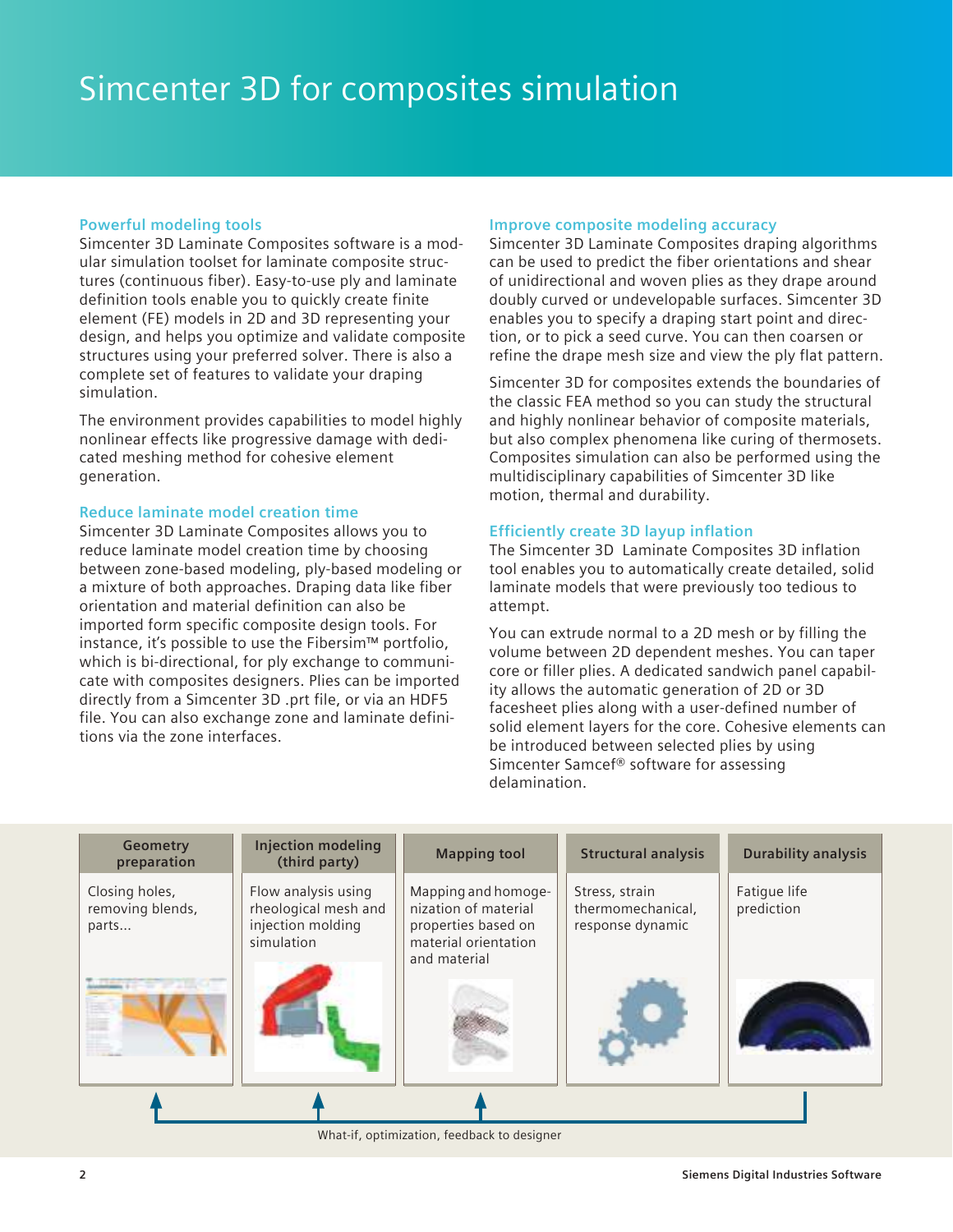#### **Providing a platform for multidiscipline simulation**

The Simcenter 3D composites solution is part of a larger, integrated multidiscipline simulation environment with the Simcenter 3D Engineering Desktop at the core for centralized pre-/postprocessing for all Simcenter 3D solutions. This integrated environment helps you to achieve faster computer-aided engineering (CAE) processes and streamline multidiscipline simulations such as motion analysis and/or the noise, vibration and harshness (NVH) analysis of composites components. You can also validate your composite structure fatigue life using Simcenter 3D durability modules and validate your FE model with test results using correlation and model updating tools.



| <b>Fibersim</b>                                                       | <b>FEA preprocessing</b>                                         | <b>Composite modeling</b>                                                                     | <b>Solving</b>                                                                                                                      | Postprocessing                                                                             |  |
|-----------------------------------------------------------------------|------------------------------------------------------------------|-----------------------------------------------------------------------------------------------|-------------------------------------------------------------------------------------------------------------------------------------|--------------------------------------------------------------------------------------------|--|
| IML definition,<br>producibility analysis,<br>draping<br><b>Plies</b> | CAD correction,<br>midsurface, assembly<br>management 2D<br>mesh | Create or load plies,<br>laminate, auto<br>creation of 3D mesh,<br>cohesive layer<br>creation | Simcenter Samcef/<br>Simcenter Nastran<br>First ply failure<br>Progressive damage<br>Post buckling<br>analysis<br>Curing simulation | Displacement,<br>enveloping tool,<br>failure indices, other<br>postprocessing<br>scenarios |  |
|                                                                       |                                                                  |                                                                                               |                                                                                                                                     |                                                                                            |  |
| What-if, optimization, feedback to designer                           |                                                                  |                                                                                               |                                                                                                                                     |                                                                                            |  |

Short and long fiber reinforced composites CAE workflow.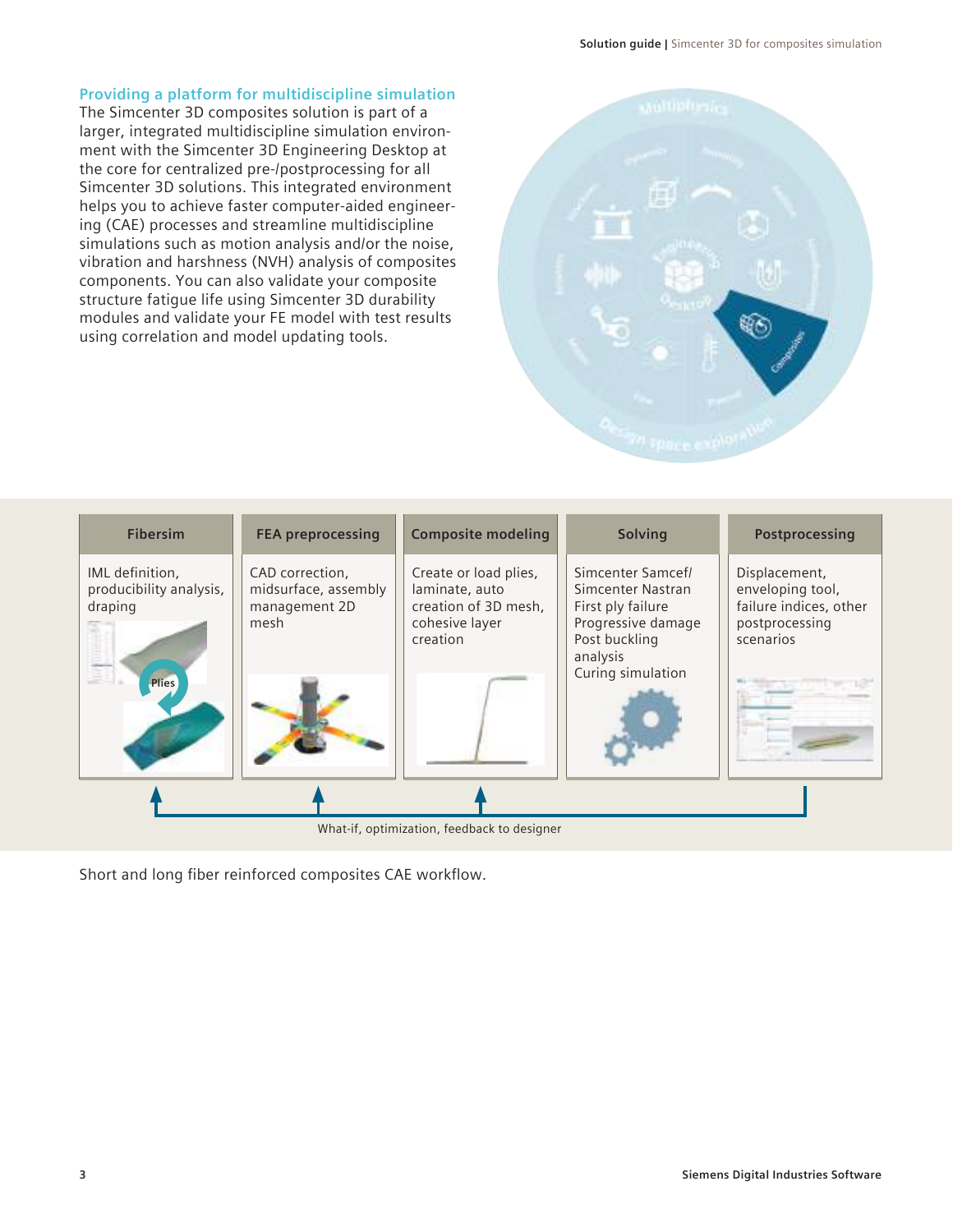#### **Industry applications**

Simcenter 3D composite simulation capabilities are used by many industries, although aerospace has always been a driver for this type of application thanks to its never-ending quest for reducing weight. These applications include:

#### **Aerospace and defense**

- Composites airplane frame Stiffness, frame durability, nodal frequency
- Composite wings Stiffness, skin buckling, modal frequency
- Satellite Lightweight design
- Launch vehicles Thermal stress, maneuver loads, payload bracket loads, lightweight design
- Aero engines fans Rotating loads, distortion, composites
- Aero engines casing Bearing loads, maneuver loads, lightweight design
- Manufacturing tools Curing simulation
- Unmanned aerial vehicle (UAV) primary flight structures, tie rods, compression struts, high-altitude telescope structures, cooling tubes, shuttle actuator mounts and turbine fan blades

#### **Automotive and transportation**

- Body Roof crush, panel strength, stiffness, frame durability, lightweight design
- Chassis Harshness loads, suspension deflections
- Manufacturing tools Curing simulation
- Drive shafts, suspension control arms, structural braces, crash structures and seat structures

#### **Marine**

- Ships, yacht, sport boats –Stiffness, deformation, strength, lightweight design
- Hulls Skin rupture
- Bulkheads Structural strength
- Boat hulls, decks and superstructures

#### **Electronics**

• Hand-held equipment made of composites – Drop simulation, plastic component stress

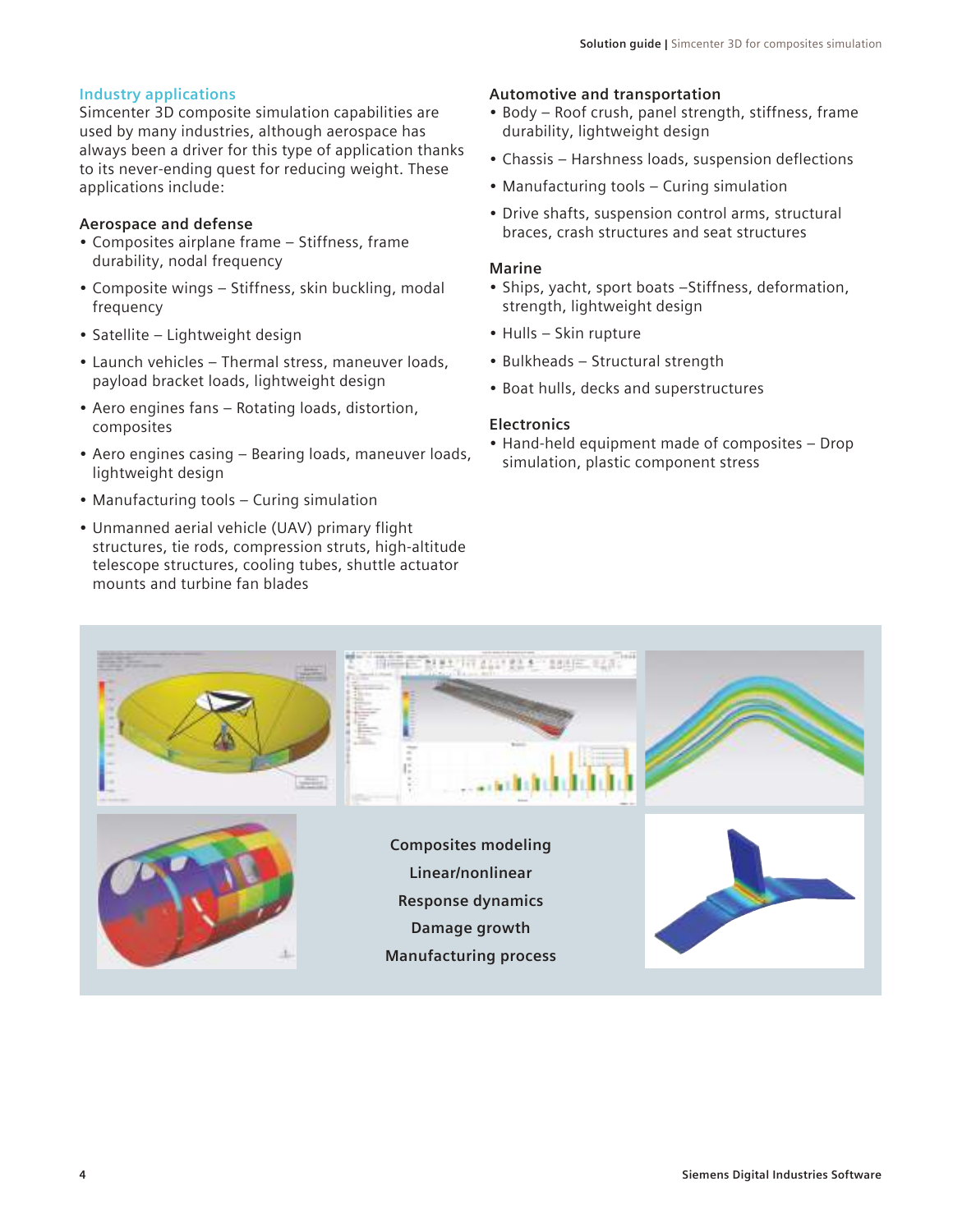### Simcenter 3D Laminate Composites

Easy-to-use ply and laminate definition tools in Simcenter 3D Laminate Composites enable you to quickly create finite element models of structures. Simcenter 3D Laminate Composites helps you create, optimize and validate composite structures using Simcenter Nastran® software, Simcenter Samcef, MSC Nastran, ANSYS, Abaqus or LS-DYNA as your solver. Laminate post reporting generates graphical and spreadsheet ply results from shell stress results and envelopes of ply stresses, strains and failure metrics on elements over multiple load cases.



#### **Module benefits**

- Reduce laminate model creation time by choosing between zone-based modeling, ply-based modeling or a mixture of both approaches
- Leverage the open solver architecture of Simcenter 3D to perform state-of-the-art dynamic, nonlinear, progressive failure and delamination simulations

#### **Key features**

- Keep your model up-to-date with the latest design using geometry associativity
- Interact with computer-aided design (CAD) based composites definitions from Fibersim, CATIA and others
- Use Simcenter standard materials, or create ply materials from the constituent fiber and matrix material properties, to simulate plies made of woven, unidirectional, randomly oriented short fibers and particulates and to represent cores
- Conveniently assign laminates and plies to your choice of geometry, meshes and/or elements
- Improve finite element modeling accuracy by accounting for distorted fiber orientations
- Postprocessing tools allow you to quickly identify critical plies and load cases using classical and userdefined failure theories and create reports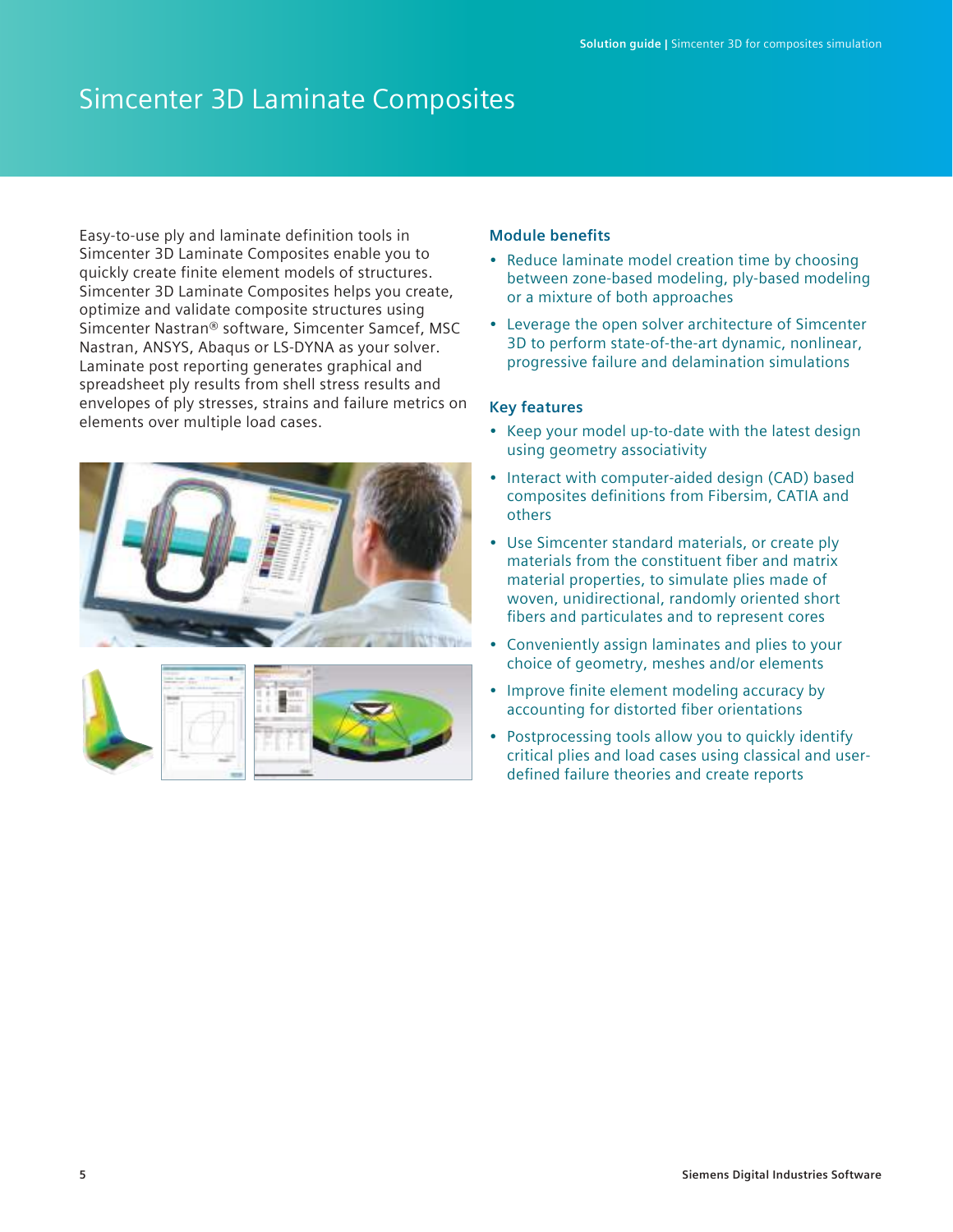### Simcenter Samcef

Simcenter Samcef is used as a solver to simulate components made of composite materials. It facilitates not only classical linear and nonlinear analysis, but can be used to predict defects, including intra- and interlaminate defects, as they grow. This includes delamination and complex scenarios in which both defect types grow together in a fully coupled way.

Curing of thermoset materials induces undesirable deformations that require iterations in the manufacturing process. By combining robust thermal and structural analysis technologies, Simcenter Samcef offers thermal, chemical and mechanical capabilities to predict the residual strain from the curing cycle. This allows you to optimize your process, comparing manufacturing options for the curing cycle and the design, and applying mold compensation techniques to minimize springback effects at demolding. It is then possible to simulate as-built composite component rather than as-designed.

#### **Module benefits**

- Achieve weight reduction targets and provide safe, durable structures
- Design as manufactured and for manufacturability
- Capture and identify the behavior of layered composite components, reducing safety concerns
- Identify and optimize unexpected deformation during the curing cycle

#### **Key features**

- Static/dynamic/thermal analysis of composite models including material and geometrical nonlinear behaviors
- Comprehensive finite element library for 2D shell or 3D solids, cohesive zone modeling
- Orthotropic, anisotropic, bilinear, accurate progressive damage prediction including intra- and interlaminar damage with coupling of the corresponding damage
- Failure indices, strength ratios, usual finite element outputs

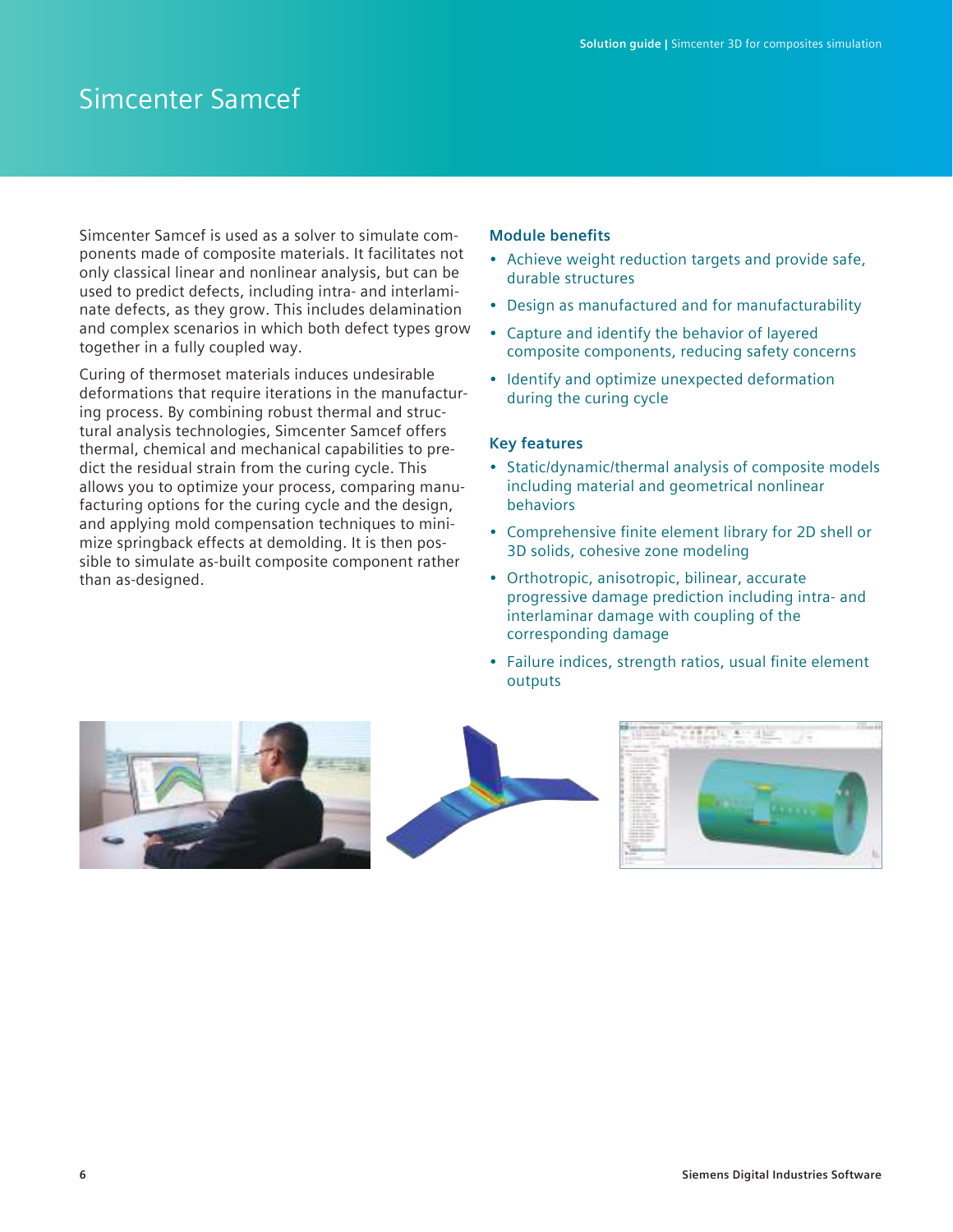## Capabilities chart

| <b>General capabilities</b>                                                             | <b>Specific capabilities</b>                                         | Simcenter 3D Laminate<br>Composites | Simcenter Samcef solver | Genera                       |  |
|-----------------------------------------------------------------------------------------|----------------------------------------------------------------------|-------------------------------------|-------------------------|------------------------------|--|
|                                                                                         | <b>Composite types</b>                                               |                                     |                         | <b>CAD</b>                   |  |
| <b>Unidirectional ply</b>                                                               |                                                                      | $\bullet$                           | $\bullet$               |                              |  |
| Woven ply                                                                               |                                                                      |                                     |                         |                              |  |
| Sandwich                                                                                |                                                                      |                                     | $\bullet$               |                              |  |
| <b>Filament winding</b>                                                                 |                                                                      |                                     | $\circ$                 |                              |  |
| <b>Fiber reinforced plastic</b>                                                         |                                                                      |                                     | $\bullet$               |                              |  |
|                                                                                         | <b>Analysis</b>                                                      |                                     |                         |                              |  |
| Linear statics with several<br>load cases                                               |                                                                      |                                     |                         | Postpro                      |  |
| <b>Modal analysis</b>                                                                   |                                                                      |                                     |                         | re                           |  |
| <b>Buckling analysis (form lin-</b><br>ear statics analysis) with<br>several load cases |                                                                      |                                     |                         |                              |  |
| <b>Nonlinear static analysis</b><br>with several subcases                               | Large displacement effect<br>Large strain effect                     |                                     |                         |                              |  |
| <b>Standalone bucking</b>                                                               |                                                                      |                                     |                         |                              |  |
| <b>Thermal analysis</b><br>(steady state or transient)                                  |                                                                      |                                     | $\bullet$               |                              |  |
| <b>Mapping of temperature</b><br>field/glass temperature/<br>degree of cure             |                                                                      |                                     |                         | <b>Is</b><br><b>Temperat</b> |  |
| <b>Superelement generation,</b><br>recovery on superelement                             |                                                                      |                                     |                         | Ort                          |  |
| <b>Cyclic symmetry</b><br>recombination                                                 |                                                                      |                                     |                         | <b>Temperat</b><br>Ani       |  |
|                                                                                         | Laminate modeling                                                    |                                     |                         | <b>Temperat</b>              |  |
|                                                                                         | Ply-based modeling                                                   |                                     |                         |                              |  |
|                                                                                         | Zone-based modeling                                                  |                                     |                         |                              |  |
|                                                                                         | 2D laminates (layered shell)                                         |                                     |                         |                              |  |
|                                                                                         | 3D laminates (layered 3D solids)<br>including automatic 3D inflation |                                     |                         |                              |  |
|                                                                                         | Automatic generation of cohe-<br>sive layers                         | $\bullet$                           |                         | Hyp                          |  |
| Laminate modeling and<br>validation                                                     | Drop off element                                                     |                                     |                         |                              |  |
|                                                                                         | Anisotropic behavior of sheared<br>woven plies                       | $\bullet$                           |                         |                              |  |
|                                                                                         | ABDS matrices and equivalent<br>properties                           |                                     |                         |                              |  |
|                                                                                         | Fiber orientation displays                                           | $\bullet$                           |                         |                              |  |
|                                                                                         | Ply section displays                                                 |                                     |                         | Nonlir                       |  |
|                                                                                         | View laminate core sampling                                          |                                     |                         |                              |  |

| <b>General capabilities</b>     | <b>Specific capabilities</b>                                  | Simcenter 3D Laminate<br>posites | Simcenter Samcef solver |
|---------------------------------|---------------------------------------------------------------|----------------------------------|-------------------------|
|                                 | Fibersim                                                      |                                  |                         |
| <b>CAD Interfaces</b>           | CATIA/laminate tools                                          |                                  |                         |
| Postprocessing and<br>reporting | Graphical and spreadsheet<br>reporting                        |                                  |                         |
|                                 | Enveloping by ply and load case                               |                                  |                         |
|                                 | Management of post reports<br>and prerequisite solutions      |                                  |                         |
|                                 | Classical and user-defined fail-<br>ure theories              |                                  |                         |
|                                 | Multiple failure theories in sin-<br>gle report               |                                  |                         |
|                                 | Ply failure indices, strength<br>ratios and margins of safety |                                  |                         |
|                                 | Dynamic base excitation<br>metasolutions                      |                                  |                         |
|                                 | Harmonic with phase-consistent<br>failure metrics             |                                  |                         |
|                                 | Random with confidence-based<br>peak failure metrics          |                                  |                         |
|                                 | <b>Materials</b>                                              |                                  |                         |
| Isotropic                       |                                                               |                                  |                         |
| Temperature dependent           |                                                               |                                  |                         |
| Orthotropic                     |                                                               |                                  |                         |
|                                 |                                                               |                                  |                         |
| Temperature dependent           |                                                               |                                  |                         |
| Anisotropic                     |                                                               |                                  |                         |
| Temperature dependent           |                                                               |                                  |                         |
|                                 | Moony-Rivlin                                                  |                                  |                         |
|                                 | Arruda-Boyce                                                  |                                  | $\circ$                 |
|                                 | Ogden                                                         |                                  |                         |
|                                 | Foam                                                          |                                  |                         |
|                                 | Hart-Smith                                                    |                                  | $\circ$                 |
| <b>Hyperelastic</b>             | Alexander                                                     |                                  | $\circ$                 |
|                                 | Marlow                                                        |                                  | $\circ$                 |
|                                 | Test based                                                    |                                  | $\circ$                 |
|                                 | Mullins effect                                                |                                  |                         |
|                                 | Viscoelastic effect                                           |                                  | $\circ$                 |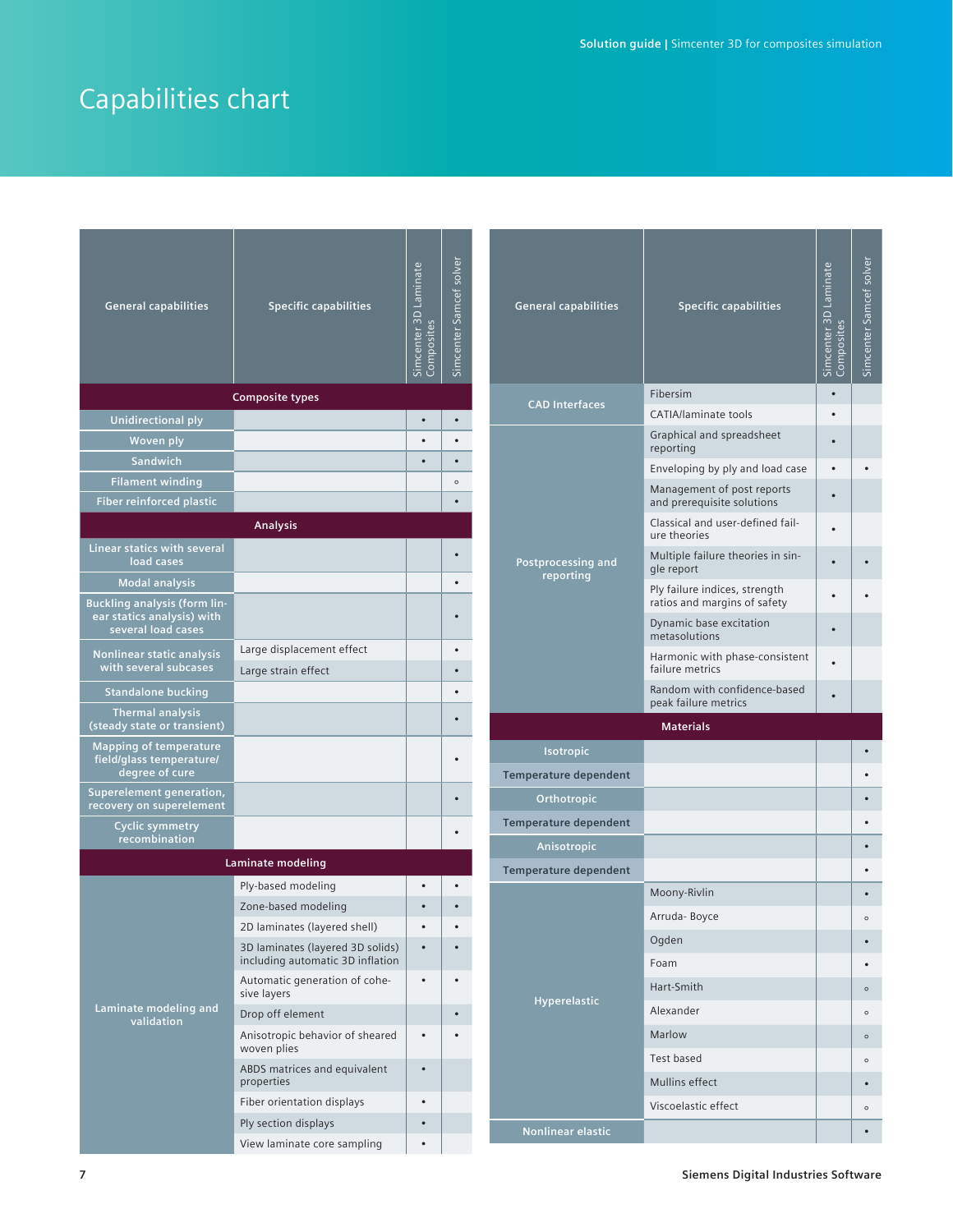#### **Solution guide |** Simcenter 3D for composites simulation

| <b>General capabilities</b>                     | <b>Specific capabilities</b> | Simcenter 3D Laminate<br>Composites | Simcenter Samcef solver |  |
|-------------------------------------------------|------------------------------|-------------------------------------|-------------------------|--|
| Gasket                                          |                              |                                     | $\circ$                 |  |
| Visco-elastic                                   |                              |                                     |                         |  |
|                                                 | Temperature dependence       |                                     |                         |  |
|                                                 | <b>Bilinear</b>              |                                     |                         |  |
|                                                 | Multilinear                  |                                     |                         |  |
|                                                 | Rupture                      |                                     |                         |  |
| <b>Plasticity</b>                               | Isotropic hardening          |                                     |                         |  |
|                                                 | Kinematic hardening          |                                     |                         |  |
|                                                 | Mixed hardening              |                                     |                         |  |
|                                                 | Cyclic plasticity            |                                     |                         |  |
|                                                 | Strain rate effect           |                                     | $\circ$                 |  |
|                                                 | <b>Bailey Norton model</b>   |                                     |                         |  |
|                                                 | Strain hardening power model |                                     |                         |  |
| Creep                                           | Norton model                 |                                     | $\circ$                 |  |
|                                                 | Garafolo model               |                                     | $\circ$                 |  |
|                                                 | Temperature dependent        |                                     |                         |  |
| Visco-plastic                                   |                              |                                     |                         |  |
| <b>User defined</b>                             |                              |                                     | $\circ$                 |  |
| Composite                                       |                              |                                     |                         |  |
| <b>Shell elements</b><br>(mono and multilayers) |                              |                                     |                         |  |
| Solid elements<br>(mono and multilayers)        |                              |                                     |                         |  |
| <b>Failure indices</b>                          |                              |                                     |                         |  |
| <b>Strength ratios</b>                          |                              |                                     |                         |  |
| <b>Cohesive delamination</b>                    |                              |                                     |                         |  |
| <b>Progressive failure</b>                      |                              |                                     |                         |  |
| <b>Non-local laws</b>                           |                              |                                     |                         |  |
| <b>Curing simulation</b>                        |                              |                                     |                         |  |
|                                                 | <b>Elements</b>              |                                     |                         |  |
| <b>3D solids</b>                                |                              |                                     |                         |  |
|                                                 | Axisymmetric                 |                                     |                         |  |
| $\overline{2D}$ solids                          | Plane stress                 |                                     |                         |  |
|                                                 | Plane strain                 |                                     |                         |  |
|                                                 | Generalized plane strain     |                                     | $\circ$                 |  |
| Shell                                           |                              |                                     |                         |  |
| Thickness output                                |                              |                                     |                         |  |
| Membrane                                        |                              |                                     |                         |  |
| Solid shell                                     |                              |                                     |                         |  |

| <b>General capabilities</b>                 | <b>Specific capabilities</b> | Simcenter 3D Laminate<br>composites | Simcenter Samcef solver |
|---------------------------------------------|------------------------------|-------------------------------------|-------------------------|
| <b>Beam</b>                                 |                              |                                     |                         |
| <b>Nonlinear effects</b>                    |                              |                                     |                         |
| <b>Springs</b>                              |                              |                                     |                         |
| <b>Nonlinear force</b><br>displacement      |                              |                                     |                         |
| <b>Rods</b>                                 |                              |                                     |                         |
|                                             | Large rotation effect        |                                     |                         |
| Rigid                                       | Stiff rigid (RBE2)           |                                     |                         |
|                                             | Constraint rigid (RBE3)      |                                     |                         |
| <b>U-P formulations</b>                     |                              |                                     |                         |
| <b>Potential fluid</b>                      |                              |                                     | $\circ$                 |
| Add/remove                                  |                              |                                     |                         |
|                                             | Algorithms                   |                                     |                         |
| <b>Static solution (implicit)</b>           |                              |                                     |                         |
| <b>Transient solution</b><br>(implicit)     |                              |                                     |                         |
| Thermomechanical<br>co-simulation           |                              |                                     | $\circ$                 |
| <b>Modal</b>                                |                              |                                     |                         |
| <b>Complex modal</b>                        |                              |                                     | $\circ$                 |
| <b>Buckling</b>                             |                              |                                     |                         |
| Multistep                                   |                              |                                     |                         |
| Arc length                                  |                              |                                     |                         |
| Auto-time stepping                          |                              |                                     |                         |
| <b>Shared memory parallel</b><br>(SMP)      |                              |                                     |                         |
| <b>Distributed memory</b><br>parallel (DMP) |                              |                                     |                         |
| <b>Superelements</b>                        |                              |                                     |                         |
| Recovery including<br>stresses              |                              |                                     |                         |
| <b>Cyclic symmetry modes</b>                |                              |                                     |                         |
| Multi-stage cyclic<br>symmetry              |                              |                                     |                         |
| <b>Harmonic modes</b>                       |                              |                                     | $\circ$                 |
| <b>Restart</b>                              |                              |                                     |                         |

I